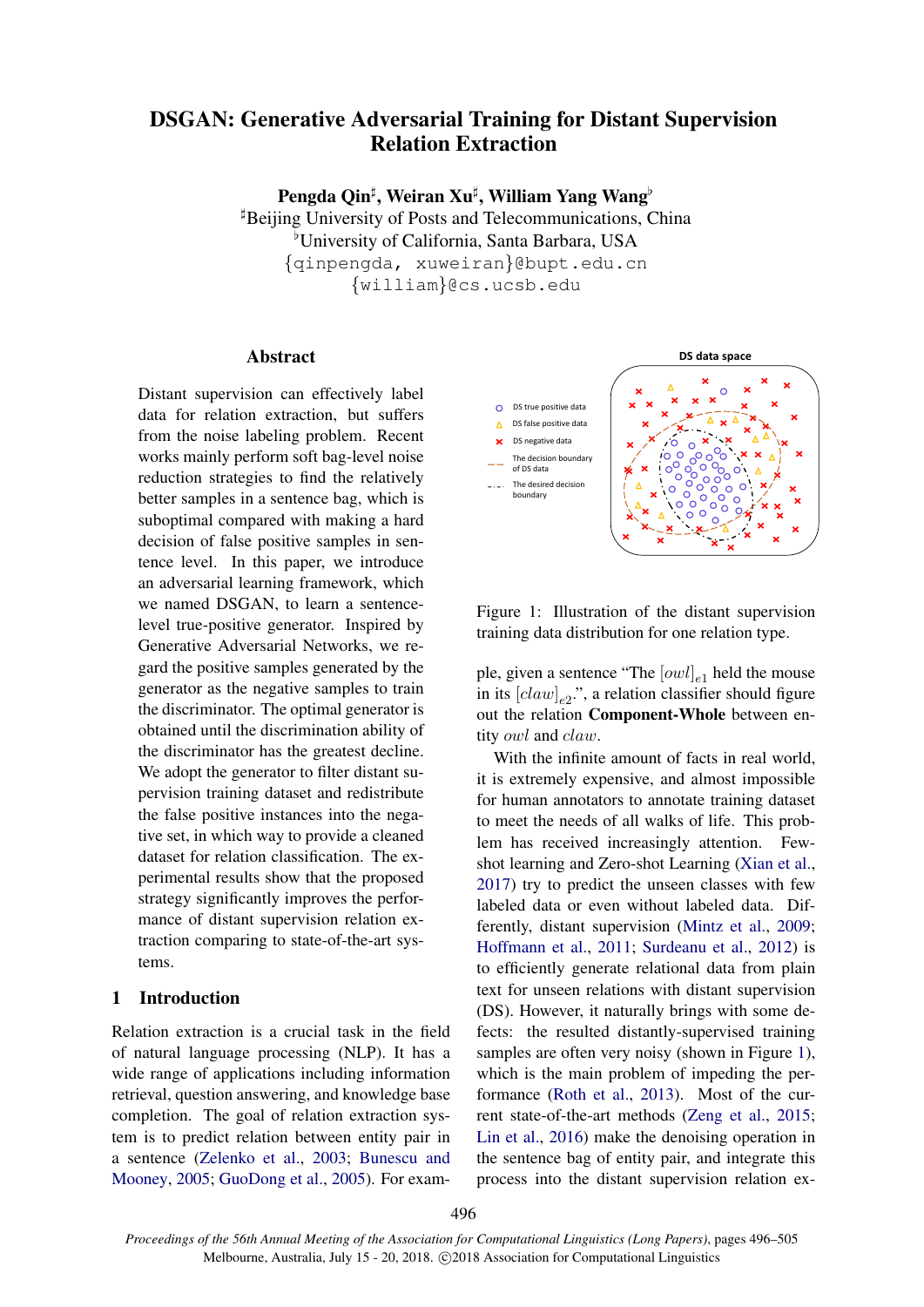traction. Indeed, these methods can filter a substantial number of noise samples; However, they overlook the case that all sentences of an entity pair are false positive, which is also the common phenomenon in distant supervision datasets. Under this consideration, an independent and accurate sentence-level noise reduction strategy is the better choice.

In this paper, we design an adversarial learning process [\(Goodfellow et al.,](#page-8-5) [2014;](#page-8-5) [Radford et al.,](#page-9-5) [2015\)](#page-9-5) to obtain a sentence-level generator that can recognize the true positive samples from the noisy distant supervision dataset without any supervised information. In Figure [1,](#page-0-0) the existence of false positive samples makes the DS decision boundary suboptimal, therefore hinders the performance of relation extraction. However, in terms of quantity, the true positive samples still occupy most of the proportion; this is the prerequisite of our method. Given the discriminator that possesses the decision boundary of DS dataset (the brown decision boundary in Figure [1\)](#page-0-0), the generator tries to generate true positive samples from DS positive dataset; Then, we assign the generated samples with negative label and the rest samples with positive label to challenge the discriminator. Under this adversarial setting, if the generated sample set includes more true positive samples and more false positive samples are left in the rest set, the classification ability of the discriminator will drop faster. Empirically, we show that our method has brought consistent performance gains in various deep-neural-network-based models, achieving strong performances on the widely used New York Times dataset [\(Riedel et al.,](#page-9-6) [2010\)](#page-9-6). Our contributions are three-fold:

- We are the first to consider adversarial learning to denoise the distant supervision relation extraction dataset.
- Our method is sentence-level and modelagnostic, so it can be used as a plug-and-play technique for any relation extractors.
- We show that our method can generate a cleaned dataset without any supervised information, in which way to boost the performance of recently proposed neural relation extractors.

In Section [2,](#page-1-0) we outline some related works on distant supervision relation extraction. Next, we

describe our adversarial learning strategy in Section [3.](#page-2-0) In Section [4,](#page-5-0) we show the stability analyses of DSGAN and the empirical evaluation results. And finally, we conclude in Section [5.](#page-8-6)

# <span id="page-1-0"></span>2 Related Work

To address the above-mentioned data sparsity issue, [Mintz et al.](#page-8-2) [\(2009\)](#page-8-2) first align unlabeled text corpus with Freebase by distant supervision. However, distant supervision inevitably suffers from the wrong labeling problem. Instead of explicitly removing noisy instances, the early works intend to suppress the noise. [Riedel et al.](#page-9-6) [\(2010\)](#page-9-6) adopt multi-instance single-label learning in relation extraction; [Hoffmann et al.](#page-8-3) [\(2011\)](#page-8-3) and [Sur](#page-9-2)[deanu et al.](#page-9-2) [\(2012\)](#page-9-2) model distant supervision relation extraction as a multi-instance multi-label problem.

Recently, some deep-learning-based models [\(Zeng et al.,](#page-9-7) [2014;](#page-9-7) [Shen and Huang,](#page-9-8) [2016\)](#page-9-8) have been proposed to solve relation extraction. Naturally, some works try to alleviate the wrong labeling problem with deep learning technique, and their denoising process is integrated into relation extraction. [Zeng et al.](#page-9-4) [\(2015\)](#page-9-4) select one most plausible sentence to represent the relation between entity pairs, which inevitably misses some valuable information. [Lin et al.](#page-8-4) [\(2016\)](#page-8-4) calculate a series of soft attention weights for all sentences of one entity pair and the incorrect sentences can be down-weighted; Base on the same idea, [Ji et al.](#page-8-7) [\(2017\)](#page-8-7) bring the useful entity information into the calculation of the attention weights. However, compared to these soft attention weight assignment strategies, recognizing the true positive samples from distant supervision dataset before relation extraction is a better choice. [Takamatsu](#page-9-9) [et al.](#page-9-9) [\(2012\)](#page-9-9) build a noise-filtering strategy based on the linguistic features extracted from many NLP tools, including NER and dependency tree, which inevitably suffers the error propagation problem; while we just utilize word embedding as the input information. In this work, we learn a true-positive identifier (the generator) which is independent of the relation prediction of entity pairs, so it can be directly applied on top of any existing relation extraction classifiers. Then, we redistribute the false positive samples into the negative set, in which way to make full use of the distantly labeled resources.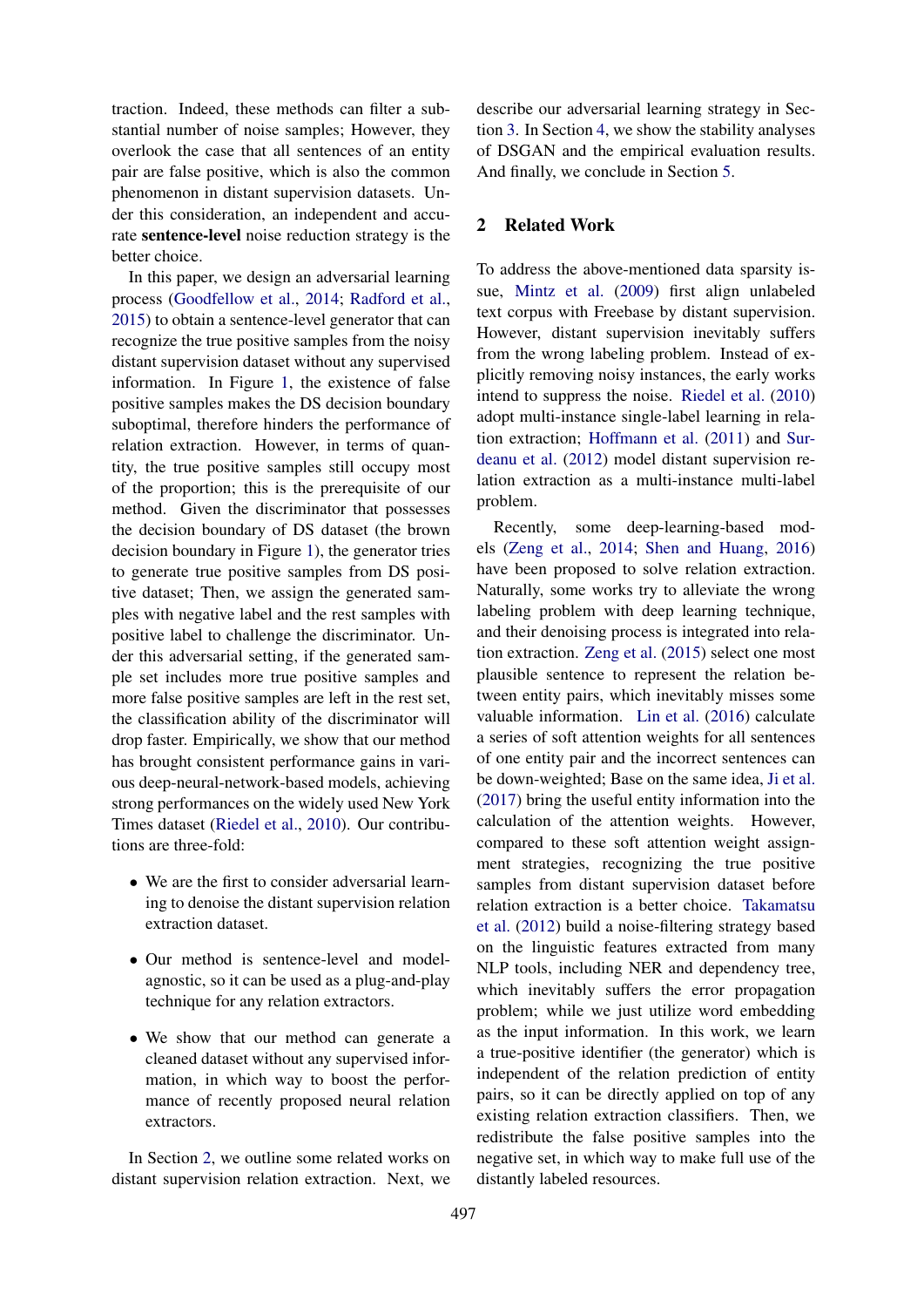# <span id="page-2-0"></span>3 Adversarial Learning for Distant Supervision

In this section, we introduce an adversarial learning pipeline to obtain a robust generator which can automatically discover the true positive samples from the noisy distantly-supervised dataset without any supervised information. The overview of our adversarial learning process is shown in Figure [2.](#page-3-0) Given a set of distantly-labeled sentences, the generator tries to generate true positive samples from it; But, these generated samples are regarded as negative samples to train the discriminator. Thus, when finishing scanning the DS positive dataset one time, the more true positive samples that the generator discovers, the sharper drop of performance the discriminator obtains. After adversarial training, we hope to obtain a robust generator that is capable of forcing discriminator into maximumly losing its classification ability.

In the following section, we describe the adversarial training pipeline between the generator and the discriminator, including the pre-training strategy, objective functions and gradient calculation. Because the generator involves a discrete sampling step, we introduce a policy gradient method to calculate gradients for the generator.

### 3.1 Pre-Training Strategy

Both the generator and the discriminator require the pre-training process, which is the common setting for GANs [\(Cai and Wang,](#page-8-8) [2017;](#page-8-8) [Wang et al.,](#page-9-10) [2017\)](#page-9-10). With the better initial parameters, the adversarial learning is prone to convergence. As presented in Figure [2,](#page-3-0) the discriminator is pre-trained with DS positive dataset  $P$  (label 1) and DS negative set  $N<sup>D</sup>$  (label 0). After our adversarial learning process, we desire a strong generator that can, to the maximum extent, collapse the discriminator. Therefore, the more robust generator can be obtained via competing with the more robust discriminator. So we pre-train the discriminator until the accuracy reaches 90% or more. The pretraining of generator is similar to the discriminator; however, for the negative dataset, we use another completely different dataset  $N^G$ , which makes sure the robustness of the experiment. Specially, we let the generator overfits the DS positive dataset P. The reason of this setting is that we hope the generator wrongly give high probabilities to all of the noisy DS positive samples at the beginning of the training process. Then, along

with our adversarial learning, the generator learns to gradually decrease the probabilities of the false positive samples.

# 3.2 Generative Adversarial Training for Distant Supervision Relation Extraction

The generator and the discriminator of DSGAN are both modeled by simple CNN, because CNN performs well in understanding sentence [\(Zeng](#page-9-7) [et al.,](#page-9-7) [2014\)](#page-9-7), and it has less parameters than RNNbased networks. For relation extraction, the input information consists of the sentences and entity pairs; thus, as the common setting [\(Zeng et al.,](#page-9-7) [2014;](#page-9-7) [Nguyen and Grishman,](#page-9-11) [2015\)](#page-9-11), we use both word embedding and position embedding to convert input instances into continuous real-valued vectors.

What we desire the generator to do is to accurately recognize true positive samples. Unlike the generator applied in computer vision field [\(Im](#page-8-9) [et al.,](#page-8-9) [2016\)](#page-8-9) that generates new image from the input noise, our generator just needs to discover true positive samples from the noisy DS positive dataset. Thus, it is to realize the "sampling from a probability distribution" process of the dis-crete GANs (Figure [2\)](#page-3-0). For a input sentence  $s_j$ , we define the probability of being true positive sample by generator as  $p_G(s_i)$ . Similarly, for discriminator, the probability of being true positive sample is represented as  $p_D(s_i)$ . We define that one epoch means that one time scanning of the entire DS positive dataset. In order to obtain more feedbacks and make the training process more efficient, we split the DS positive dataset  $P = \{s_1, s_2, ..., s_j, ...\}$  into N bags  $B = \{B^1, B^2, ... B^N\}$ , and the network parameters  $\theta_G$ ,  $\theta_D$  are updated when finishing processing one bag  $B_i^1$  $B_i^1$ . Based on the notion of adversarial learning, we define the objectives of the generator and the discriminator as follow, and they are alternatively trained towards their respective objectives.

Generator Suppose that the generator produces a set of probability distribution  $\{p_G(s_i)\}_{i=1...|B_i|}$ for a sentence bag  $B_i$ . Based on these probabilities, a set of sentence are sampled and we denote this set as T.

$$
T = \{s_j\}, s_j \sim p_G(s_j), j = 1, 2, ..., |B_i| \quad (1)
$$

<span id="page-2-1"></span><sup>&</sup>lt;sup>1</sup>The *bag* here has the different definition from the sentence *bag* of an entity pair mentioned in the Section [1.](#page-0-1)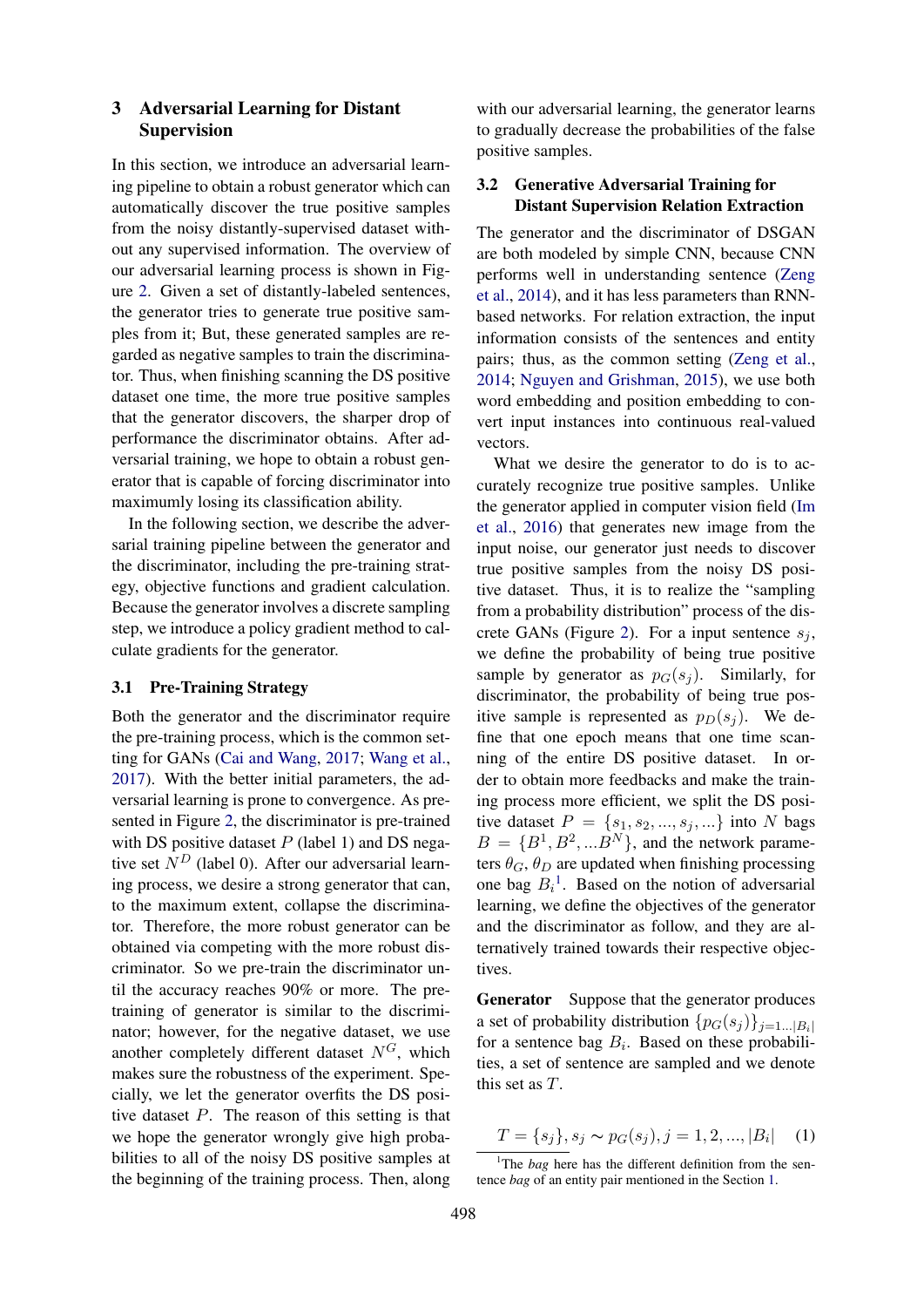

Figure 2: An overview of the DSGAN training pipeline. The generator (denoted by G) calculates the probability distribution over a bag of DS positive samples, and then samples according to this probability distribution. The high-confidence samples generated by G are regarded as true positive samples. The discriminator (denoted by **) receives these high-confidence samples but regards them as negative samples;** conversely, the low-confidence samples are still treated as positive samples. For the generated samples, G maximizes the probability of being true positive; on the contrary, D minimizes this probability.

This generated dataset  $T$  consists of the highconfidence sentences, and is regard as true positive samples by the current generator; however, it will be treated as the negative samples to train the discriminator. In order to challenge the discriminator, the objective of the generator can be formulated as maximizing the following probabilities of the generated dataset  $T$ :

$$
L_G = \sum_{s_j \in T} \log p_D(s_j) \tag{2}
$$

Because  $L_G$  involves a discrete sampling step, so it cannot be directly optimized by gradientbased algorithm. We adopt a common approach: the policy-gradient-based reinforcement learning. The following section will give the detailed introduction of the setting of reinforcement learning. The parameters of the generator are continually updated until reaching the convergence condition.

Discriminator After the generator has generated the sample subset  $T$ , the discriminator treats them as the negative samples; conversely, the rest part  $F = B_i - T$  is treated as positive samples. So, the objective of the discriminator can be formulated as minimizing the following cross-entropy loss function:

<span id="page-3-0"></span>
$$
L_D = -\left(\sum_{s_j \in (B_i - T)} \log p_D(s_j) + \sum_{s_j \in T} \log(1 - p_D(s_j))\right)
$$
\n(3)

The update of discriminator is identical to the common binary classification problem. Naturally, it can be simply optimized by any gradient-based algorithm.

What needs to be explained is that, unlike the common setting of discriminator in previous works, our discriminator *loads the same pretrained parameter set at the beginning of each epoch* as shown in Figure [2.](#page-3-0) There are two reasons. First, at the end of our adversarial training, what we need is a robust generator rather than a discriminator. Second, our generator is to sample data rather than generate new data from scratch; Therefore, the discriminator is relatively easy to be collapsed. So we design this new adversarial strategy: the robustest generator is yielded when the discriminator has the largest drop of performance in one epoch. In order to create the equal condition, the bag set  $B$  for each epoch is identical, including the sequence and the sentences in each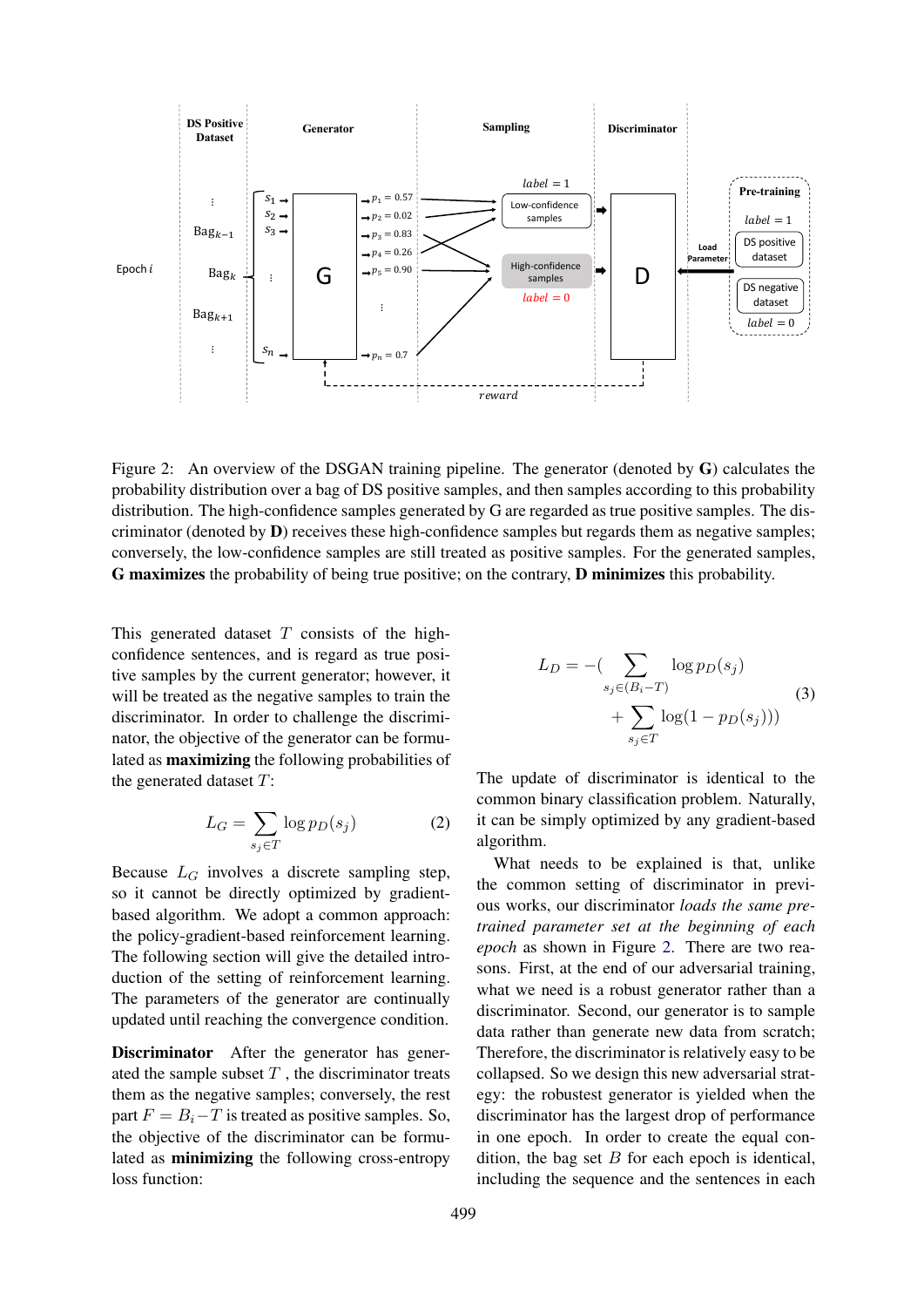#### Algorithm 1 The DSGAN algorithm.

**Data:** DS positive set P, DS negative set  $N^G$  for generator G, DS negative set  $N^D$  for discriminator D **Input:** Pre-trained G with parameters  $\theta_G$  on dataset  $(P, N^G)$ ; Pre-trained D with parameters  $\theta_D$  on dataset  $(P, N^D)$ Output: Adversarially trained generator G 1: Load parameters  $\theta_G$  for G 2: Split *P* into the bag sequence  $P = \{B^1, B^2, ..., B^i, ..., B^N\}$ 3: repeat 4: Load parameters  $\theta_D$  for D 5:  $G_G \leftarrow 0, G_D \leftarrow 0$ 6: **for**  $B_i \in P$ ,  $i = 1$  to N **do** 7: Compute the probability  $p_G(s_i)$  for each sentence  $s_i$  in  $B_i$ 8: Obtain the generated part T by sampling according to  ${p_G(s_j)}_{j=1...|B|}$  and the rest set  $F =$  $B_i-T$ 9:  $G_D \leftarrow -\frac{1}{|P|} \{ \nabla_{\theta_D} \sum^T \log(1 - p_D(s_j)) + \nabla_{\theta_D} \sum^F \log p_D(s_j) \}$ 10:  $\theta_D \leftarrow \theta_D - \alpha_D G_D$ 11: Calculate the reward  $r$ 12:  $G_G \leftarrow \frac{1}{|T|} \sum^T r \nabla_{\theta_G} \log p_G(s_j)$ 13:  $\theta_G \leftarrow \theta_G + \alpha_G G_G$  $14:$  end for 15: Compute the accuracy  $ACC_D$  on  $N^D$  with the current  $\theta_D$ 16: **until**  $ACC_D$  no longer drops 17: Save  $\theta_G$ 

### bag  $B_i$ .

Optimizing Generator The objective of the generator is similar to the objective of the one-step reinforcement learning problem: Maximizing the expectation of a given function of samples from a parametrized probability distribution. Therefore, we use a policy gradient strategy to update the generator. Corresponding to the terminology of reinforcement learning,  $s_i$  is the *state* and  $P_G(s_i)$ is the *policy*. In order to better reflect the quality of the generator, we define the reward  $r$  from two angles:

• As the common setting in adversarial learning, for the generated sample set, we hope the confidence of being positive samples by the discriminator becomes higher. Therefore, the first component of our reward is formulated as below:

$$
r_1 = \frac{1}{|T|} \sum_{s_j \in T} p_D(s_j) - b_1 \tag{4}
$$

the function of  $b_1$  is to reduce variance during reinforcement learning.

• The second component is from the average

prediction probability of  $N^D$ ,

$$
\tilde{p} = \frac{1}{|N^D|} \sum_{s_j \in N^D} p_D(s_j) \tag{5}
$$

 $N<sup>D</sup>$  participates the pre-training process of the discriminator, but not the adversarial training process. When the classification capacity of discriminator declines, the accuracy of being predicted as negative sample on  $N<sup>D</sup>$ gradually drops; thus,  $\tilde{p}$  increases. In other words, the generator becomes better. Therefore, for epoch  $k$ , after processing the bag  $B_i$ , reward  $r_2$  is calculated as below,

$$
r_2 = \eta(\tilde{p}_i^k - b_2)
$$
  
where  $b_2 = \max{\{\tilde{p}_i^m\}}, m = 1..., k-1$  (6)

 $b_2$  has the same function as  $b_1$ .

The gradient of  $L_G$  can be formulated as below:

$$
\nabla_{\theta_D} L_G = \sum_{s_j \in B_i} \mathbb{E}_{s_j \sim p_G(s_j)} r \nabla_{\theta_G} \log p_G(s_j)
$$

$$
= \frac{1}{|T|} \sum_{s_j \in T} r \nabla_{\theta_G} \log p_G(s_j)
$$
(7)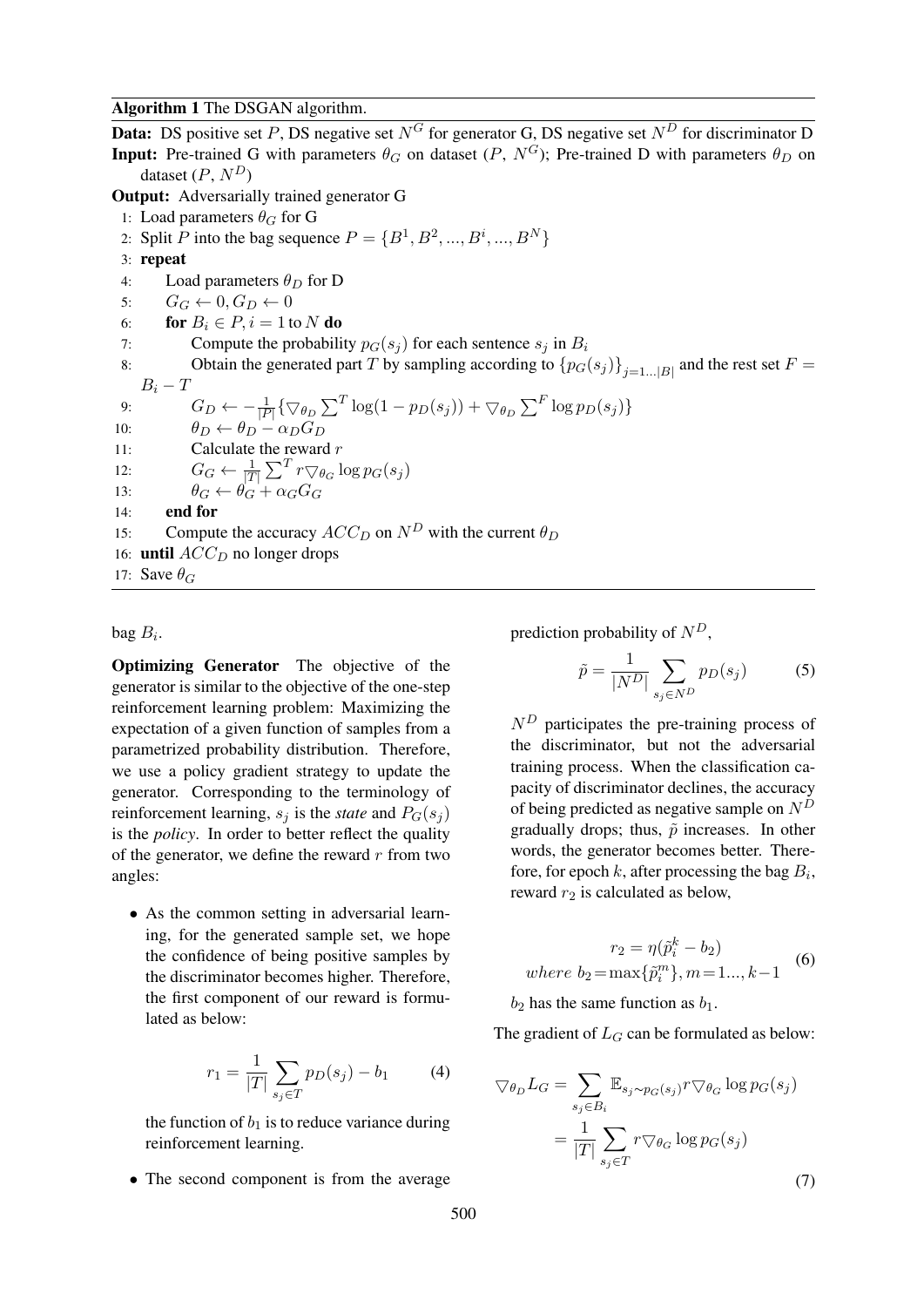#### <span id="page-5-4"></span>3.3 Cleaning Noisy Dataset with Generator

After our adversarial learning process, we obtain one generator for one relation type; These generators possess the capability of generating true positive samples for the corresponding relation type. Thus, we can adopt the generator to filter the noise samples from distant supervision dataset. Simply and clearly, we utilize the generator as a binary classifier. In order to reach the maximum utilization of data, we develop a strategy: for an entity pair with a set of annotated sentences, if all of these sentences are determined as false negative by our generator, this entity pair will be redistributed into the negative set. Under this strategy, the scale of distant supervision training set keeps unchanged.

# <span id="page-5-0"></span>4 Experiments

This paper proposes an adversarial learning strategy to detect true positive samples from the noisy distant supervision dataset. Due to the absence of supervised information, we define a generator to heuristically learn to recognize true positive samples through competing with a discriminator. Therefore, our experiments are intended to demonstrate that our DSGAN method possess this capability. To this end, we first briefly introduce the dataset and the evaluation metrics. Empirically, the adversarial learning process, to some extent, has instability; Therefore, we next illustrate the convergence of our adversarial training process. Finally, we demonstrate the efficiency of our generator from two angles: the quality of the generated samples and the performance on the widely-used distant supervision relation extraction task.

#### 4.1 Evaluation and Implementation Details

The Reidel dataset<sup>[2](#page-5-1)</sup> [\(Riedel et al.,](#page-9-6) [2010\)](#page-9-6) is a commonly-used distant supervision relation extraction dataset. Freebase is a huge knowledge base including billions of triples: the entity pair and the specific relationship between them. Given these triples, the sentences of each entity pair are selected from the New York Times corpus(NYT). Entity mentions of NYT corpus are recognized by the Stanford named entity recognizer [\(Finkel et al.,](#page-8-10) [2005\)](#page-8-10). There are 52 actual relationships and a special relation  $NA$  which indicates there is no relation between head and tail entities. Entity pairs of

| Hyperparameter                       | Value           |
|--------------------------------------|-----------------|
| CNN Window $c_w$ , kernel size $c_k$ | 3, 100          |
| Word embedding $d_e$ ,  V            | 50, 114042      |
| Position embedding $d_p$             | ↖               |
| Learning rate of G, D                | $1e-5$ , $1e-4$ |

<span id="page-5-3"></span>Table 1: Hyperparameter settings of the generator and the discriminator.

NA are defined as the entity pairs that appear in the same sentence but are not related according to Freebase.

Due to the absence of the corresponding labeled dataset, there is not a ground-truth test dataset to evaluate the performance of distant supervision relation extraction system. Under this circumstance, the previous work adopt the held-out evaluation to evaluate their systems, which can provide an approximate measure of precision without requiring costly human evaluation. It builds a test set where entity pairs are also extracted from Freebase. Similarly, relation facts that discovered from test articles are automatically compared with those in Freebase. CNN is widely used in relation classification [\(Santos et al.,](#page-9-12) [2015;](#page-9-12) [Qin et al.,](#page-9-13) [2017\)](#page-9-13), thus the generator and the discriminator are both modeled as a simple CNN with the window size  $c_w$  and the kernel size  $c_k$ . Word embedding is directly from the released word embedding matrix by [Lin et al.](#page-8-4)  $(2016)^3$  $(2016)^3$  $(2016)^3$ . Position embedding has the same setting with the previous works: the maximum distance of -30 and 30. Some detailed hyperparameter settings are displayed in Table [1.](#page-5-3)

#### 4.2 Training Process of DSGAN

Because adversarial learning is widely regarded as an effective but unstable technique, here we illustrate some property changes during the training process, in which way to indicate the learning trend of our proposed approach. We use 3 relation types as the examples: */business/person/company*, */people/person/place lived* and */location/neighborhood/neighborhood of*. Because they are from three major classes (*bussiness*, *people*, *location*) of Reidel dataset and they all have enough distant-supervised instances. The first row in Figure [3](#page-6-0) shows the classification ability change of the discriminator during training. The accuracy is calculated from the negative set  $N<sup>D</sup>$ . At the beginning of adversarial learning, the

<span id="page-5-1"></span><sup>2</sup> http://iesl.cs.umass.edu/riedel/ecml/

<span id="page-5-2"></span><sup>3</sup> https://github.com/thunlp/NRE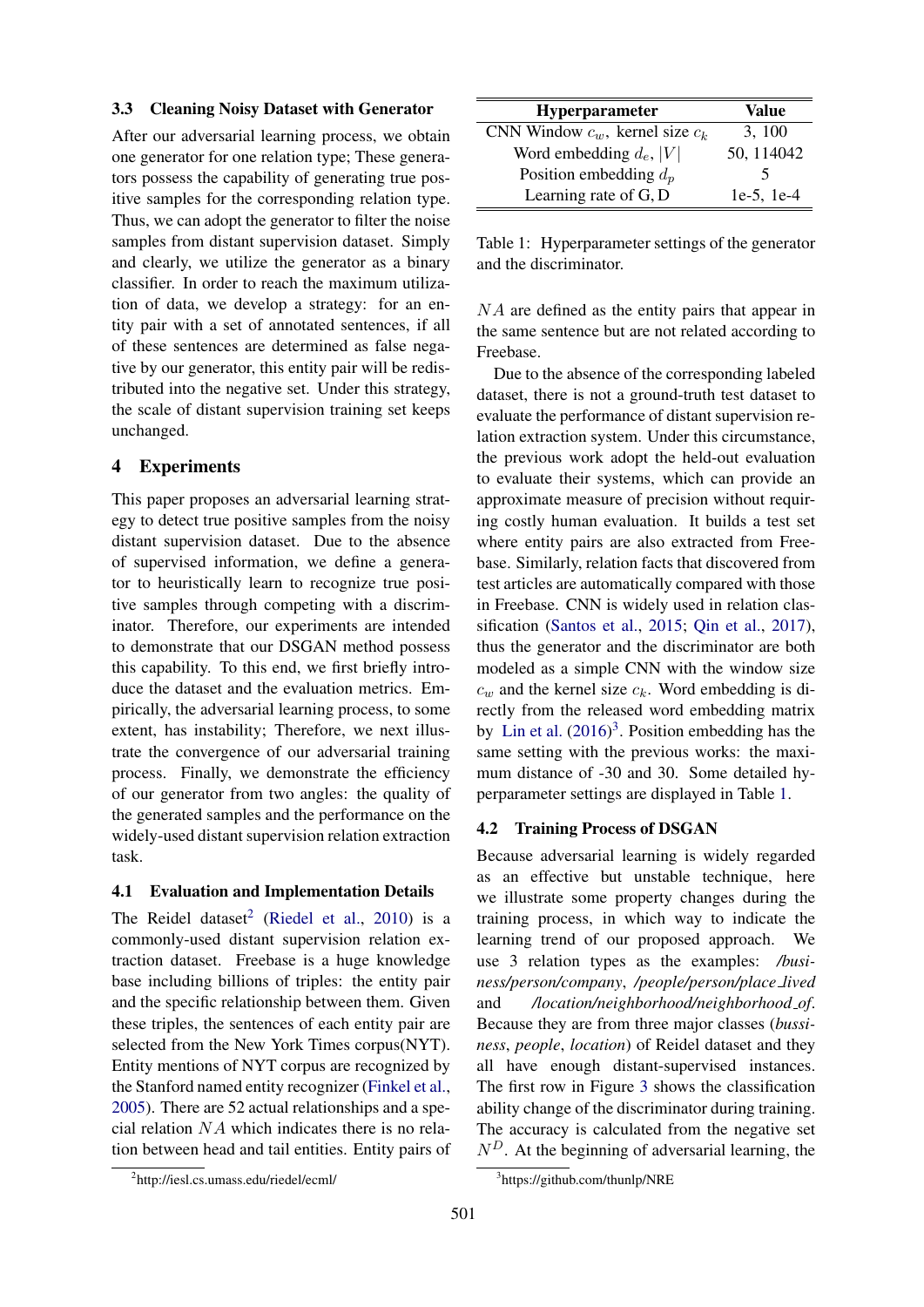

Figure 3: The convergence of the DSGAN training process for 3 relation types and the performance of their corresponding generators. The figures in the first row present the performance change on  $N<sup>D</sup>$  in some specific epochs during processing the  $B = \{B^1, B^2, ...B^N\}$ . Each curve stands for one epoch; The color of curves become darker as long as the epoch goes on. Because the discriminator reloads the pre-trained parameters at the beginning of each epoch, all curves start from the same point for each relation type; Along with the adversarial training, the generator gradually collapses the discriminator. The figures in the second row reflect the performance of generators from the view of the difficulty level of training with the positive datasets that are generated by different strategies. Based on the noisy DS positive dataset P, *DSGAN* represents that the cleaned positive dataset is generated by our DSGAN generator; *Random* means that the positive set is randomly selected from P; *Pre-training* denotes that the dataset is selected according to the prediction probability of the pre-trained generator. These three new positive datasets are in the same size.

discriminator performs well on  $N<sup>D</sup>$ ; moreover,  $N<sup>D</sup>$  is not used during adversarial training. Therefore, the accuracy on  $N<sup>D</sup>$  is the criterion to reflect the performance of the discriminator. In the early epochs, the generated samples from the generator increases the accuracy, because it has not possessed the ability of challenging the discriminator; however, as the training epoch increases, this accuracy gradually decreases, which means the discriminator becomes weaker. It is because the generator gradually learn to generate more accurate true positive samples in each bag. After the proposed adversarial learning process, the generator is strong enough to collapse the discriminator. Figure [4](#page-7-0) gives more intuitive display of the trend of accuracy. Note that there is a critical point of the decline of accuracy for each presented relation types. It is because that the chance we give the generator to challenge the discriminator is just one time scanning of

<span id="page-6-0"></span>the noisy dataset; this critical point is yielded when the generator has already been robust enough. Thus, we stop the training process when the model reaches this critical point. To sum up, the capability of our generator can steadily increases, which indicates that DSGAN is a robust adversarial learning strategy.

#### 4.3 Quality of Generator

Due to the absence of supervised information, we validate the quality of the generator from another angle. Combining with Figure [1,](#page-0-0) for one relation type, the true positive samples must have evidently higher relevance (the cluster of purple circles). Therefore, a positive set with more true positive samples is easier to be trained; In other words, the convergence speed is faster and the fitting degree on training set is higher. Based on this , we present the comparison tests in the second row of Figure [3.](#page-6-0) We build three positive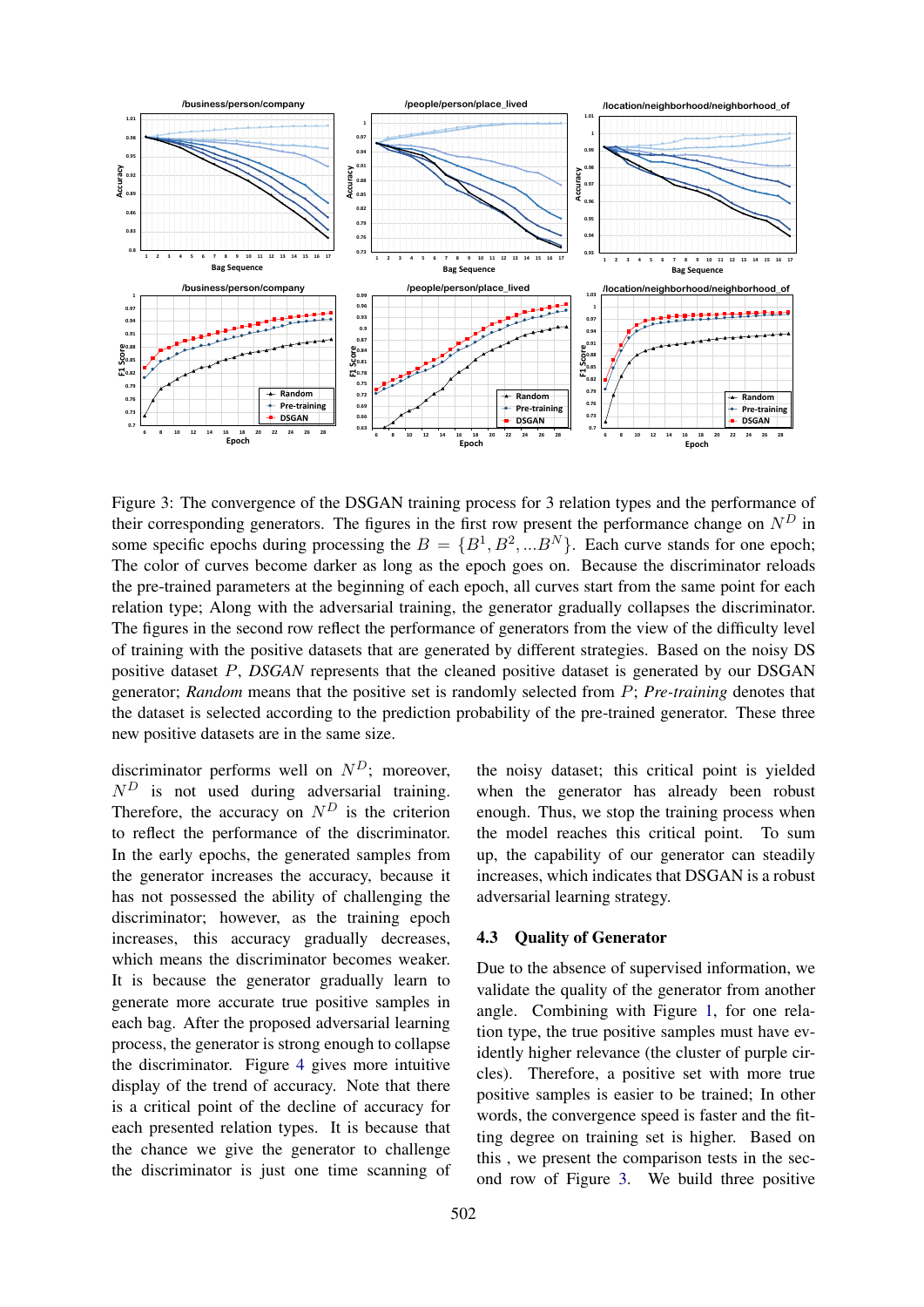

Figure 4: The performance change of the discriminator on  $N<sup>D</sup>$  during the training process. Each point in the curves records the prediction accuracy on  $N<sup>D</sup>$  when finishing each epoch. We stop the training process when this accuracy no longer decreases.

datasets from the noisy distant supervision dataset P: the randomly-selected positive set, the positive set base on the pre-trained generator and the positive set base on the DSGAN generator. For the pre-trained generator, the positive set is selected according to the probability of being positive from high to low. These three sets have the same size and are accompanied by the same negative set. Obviously, the positive set from the DSGAN generator yields the best performance, which indicates that our adversarial learning process is able to produce a robust true-positive generator. In addition, the pre-trained generator also has a good performance; however, compared with the DSGAN generator, it cannot provide the boundary between the false positives and the true positives.

### 4.4 Performance on Distant Supervision Relation Extraction

Based on the proposed adversarial learning process, we obtain a generator that can recognize the true positive samples from the noisy distant supervision dataset. Naturally, the improvement of distant supervision relation extraction can provide a intuitive evaluation of our generator. We adopt the strategy mentioned in Section [3.3](#page-5-4) to relocate the dataset. After obtaining this redistributed dataset, we apply it to train the recent state-of-the-art models and observe whether it brings further improvement for these systems. [Zeng et al.](#page-9-4) [\(2015\)](#page-9-4) and [Lin](#page-8-4) [et al.](#page-8-4) [\(2016\)](#page-8-4) are both the robust models to solve wrong labeling problem of distant supervision relation extraction. According to the comparison displayed in Figure [5](#page-7-1) and Figure [6,](#page-7-2) all four mod-



<span id="page-7-1"></span><span id="page-7-0"></span>Figure 5: Aggregate PR curves of CNN˙based model.



<span id="page-7-2"></span>Figure 6: Aggregate PR curves of PCNN˙based model.

# els (*CNN+ONE*, *CNN+ATT*, *PCNN+ONE* and *PCNN+ATT*) achieve further improvement.

Even though [Zeng et al.](#page-9-4) [\(2015\)](#page-9-4) and [Lin et al.](#page-8-4) [\(2016\)](#page-8-4) are designed to alleviate the influence of false positive samples, both of them merely focus on the noise filtering in the sentence bag of entity pairs. [Zeng et al.](#page-9-4) [\(2015\)](#page-9-4) combine at-least-one multi-instance learning with deep neural network to extract only one active sentence to represent the target entity pair; [Lin et al.](#page-8-4) [\(2016\)](#page-8-4) assign soft attention weights to the representations of all sentences of one entity pair, then employ the weighted sum of these representations to predict the relation between the target entity pair. However, from our manual inspection of Riedel dataset [\(Riedel](#page-9-6) [et al.,](#page-9-6) [2010\)](#page-9-6), we found another false positive case that all the sentences of a specific entity pair are wrong; but the aforementioned methods overlook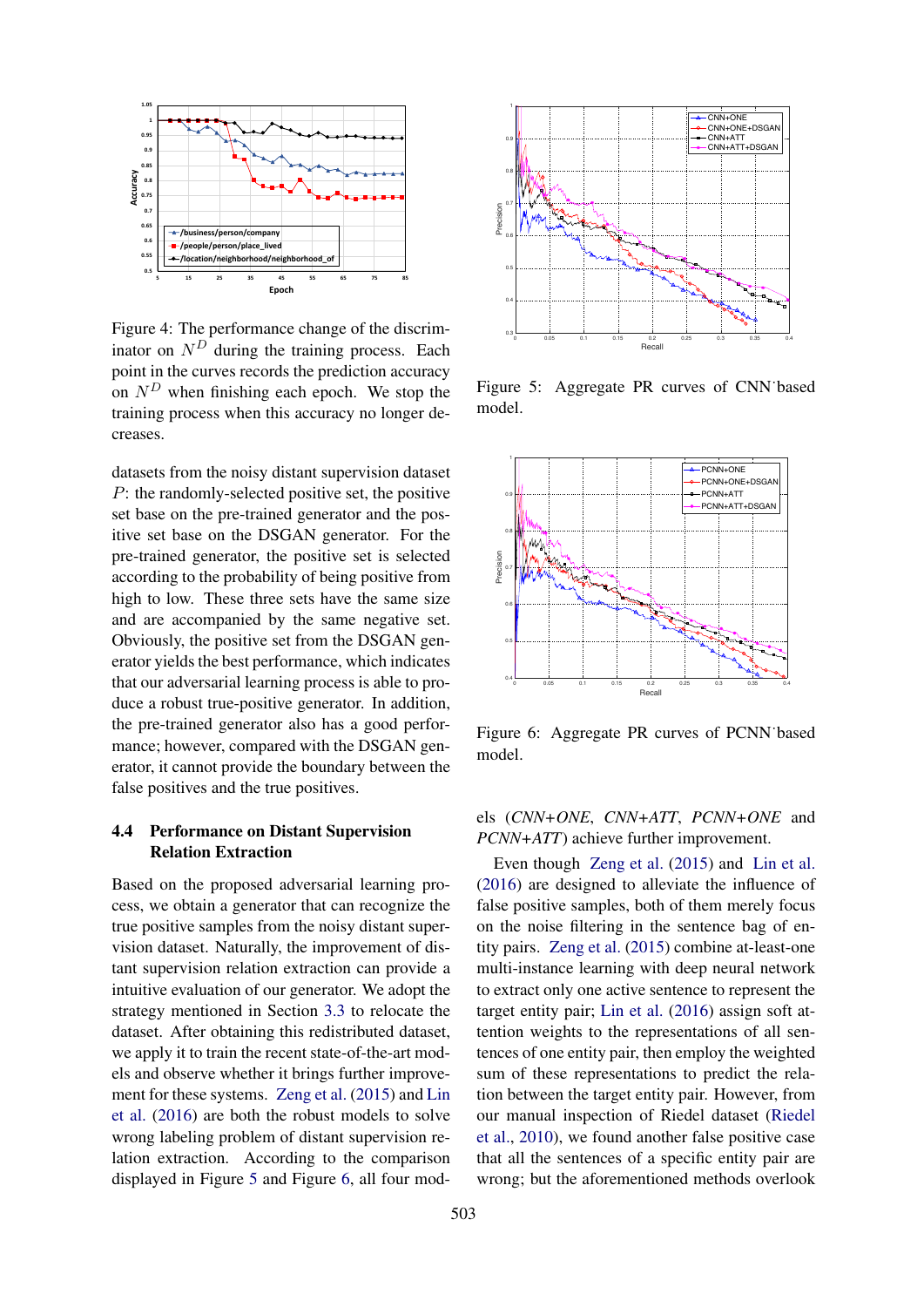| Model           | -     | +DSGAN | p-value    |
|-----------------|-------|--------|------------|
| $CNN+ONE$       | 0.177 | 0.189  | 4.37e-04   |
| $CNN+ATT$       | 0.219 | 0.226  | $8.36e-03$ |
| <b>PCNN+ONE</b> | 0.206 | 0.221  | 2.89e-06   |
| PCNN+ATT        | 0.253 | 0.264  | $2.34e-03$ |

Table 2: Comparison of AUC values between previous studies and our DSGAN method. The *pvalue* stands for the result of t-test evaluation.

this case, while the proposed method can solve this problem. Our DSGAN pipeline is independent of the relation prediction of entity pairs, so we can adopt our generator as the true-positive indicator to filter the noisy distant supervision dataset before relation extraction, which explains the origin of these further improvements in Figure [5](#page-7-1) and Figure [6.](#page-7-2) In order to give more intuitive comparison, in Table [2,](#page-8-11) we present the AUC value of each PR curve, which reflects the area size under these curves. The larger value of AUC reflects the better performance. Also, as can be seen from the result of t-test evaluation, all the p-values are less than 5e-02, so the improvements are obvious.

#### <span id="page-8-6"></span>5 Conclusion

Distant supervision has become a standard method in relation extraction. However, while it brings the convenience, it also introduces noise in distantly labeled sentences. In this work, we propose the first generative adversarial training method for robust distant supervision relation extraction. More specifically, our framework has two components: a generator that generates true positives, and a discriminator that tries to classify positive and negative data samples. With adversarial training, our goal is to gradually decrease the performance of the discriminator, while the generator improves the performance for predicting true positives when reaching equilibrium. Our approach is model-agnostic, and thus can be applied to any distant supervision model. Empirically, we show that our method can significantly improve the performances of many competitive baselines on the widely used New York Time dataset.

### Acknowledge

This work was supported by National Natural Science Foundation of China (61702047), Beijing Natural Science Foundation (4174098), the Fundamental Research Funds for the Central Univer-

<span id="page-8-11"></span>sities (2017RC02) and National Natural Science Foundation of China (61703234)

#### References

- <span id="page-8-0"></span>Razvan Bunescu and Raymond J Mooney. 2005. Subsequence kernels for relation extraction. In *NIPS*, pages 171–178.
- <span id="page-8-8"></span>Liwei Cai and William Yang Wang. 2017. Kbgan: Adversarial learning for knowledge graph embeddings. *arXiv preprint arXiv:1711.04071*.
- <span id="page-8-10"></span>Jenny Rose Finkel, Trond Grenager, and Christopher Manning. 2005. Incorporating non-local information into information extraction systems by gibbs sampling. In *Proceedings of the 43rd annual meeting on association for computational linguistics*, pages 363–370. Association for Computational Linguistics.
- <span id="page-8-5"></span>Ian Goodfellow, Jean Pouget-Abadie, Mehdi Mirza, Bing Xu, David Warde-Farley, Sherjil Ozair, Aaron Courville, and Yoshua Bengio. 2014. Generative adversarial nets. In *Advances in neural information processing systems*, pages 2672–2680.
- <span id="page-8-1"></span>Zhou GuoDong, Su Jian, Zhang Jie, and Zhang Min. 2005. Exploring various knowledge in relation extraction. In *Proceedings of the 43rd annual meeting on association for computational linguistics*, pages 427–434. Association for Computational Linguistics.
- <span id="page-8-3"></span>Raphael Hoffmann, Congle Zhang, Xiao Ling, Luke Zettlemoyer, and Daniel S Weld. 2011. Knowledgebased weak supervision for information extraction of overlapping relations. In *Proceedings of the 49th Annual Meeting of the Association for Computational Linguistics: Human Language Technologies-Volume 1*, pages 541–550. Association for Computational Linguistics.
- <span id="page-8-9"></span>Daniel Jiwoong Im, Chris Dongjoo Kim, Hui Jiang, and Roland Memisevic. 2016. Generating images with recurrent adversarial networks. *arXiv preprint arXiv:1602.05110*.
- <span id="page-8-7"></span>Guoliang Ji, Kang Liu, Shizhu He, Jun Zhao, et al. 2017. Distant supervision for relation extraction with sentence-level attention and entity descriptions. In *AAAI*, pages 3060–3066.
- <span id="page-8-4"></span>Yankai Lin, Shiqi Shen, Zhiyuan Liu, Huanbo Luan, and Maosong Sun. 2016. Neural relation extraction with selective attention over instances. In *ACL (1)*.
- <span id="page-8-2"></span>Mike Mintz, Steven Bills, Rion Snow, and Dan Jurafsky. 2009. Distant supervision for relation extraction without labeled data. In *Proceedings of the Joint Conference of the 47th Annual Meeting of the ACL and the 4th International Joint Conference on Natural Language Processing of the AFNLP: Volume 2-Volume 2*, pages 1003–1011. Association for Computational Linguistics.